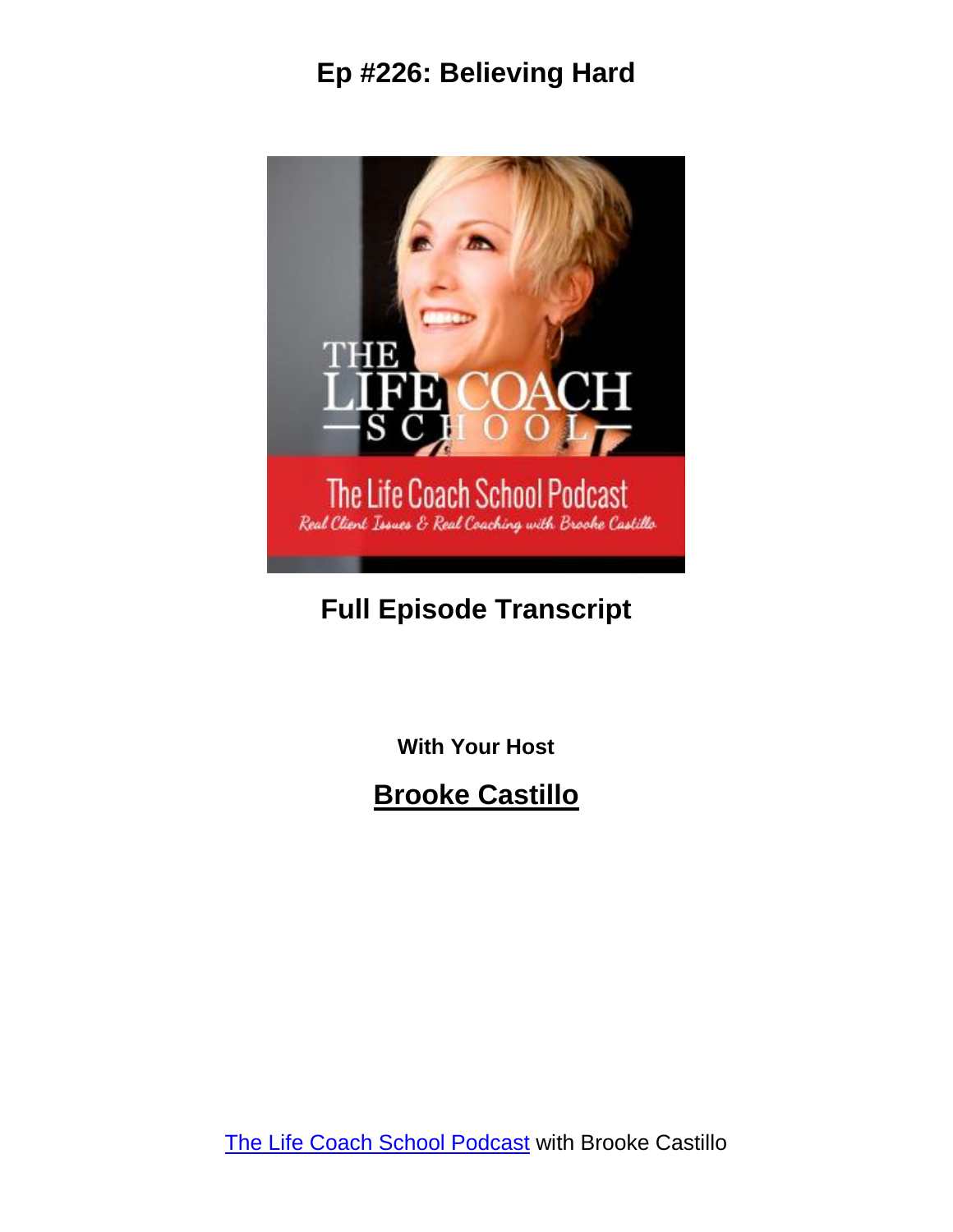Welcome to *The Life Coach School Podcast*, where it's all about real clients, real problems, and real coaching. And now your host, Master Coach Instructor, Brooke Castillo.

What's up, friends? It's hot here today. I like talking about the weather because my friend, Tonya Lee is always telling me to stop talking about the weather. Hey Tonya. It's hot here, 100 degrees today. Humid. It's so funny when I lived in California I never talked about the weather because the weather's perfect there and then you move somewhere else and you realize how spoilt you once were. You pay for that weather though.

Alright, here's the thing. Today we're going to talk about believing hard. I decided to do an episode on this after I taught one of my certified coach trainings and I told my students that they weren't believing hard enough. And for some reason, that blew their mind. Like, I say that all the time. You have to commit to believing, commit to believing, but I guess I said it in a little bit of different way that they heard in a different way. Like, you need to believe hard so I'm like, maybe I need to tell all my students that, all of you guys that believing hard is so important.

And let me tell you what I mean by that. I want you to imagine that you're looking at a piece of paper and there's a little stick figure that is you before. And then on the other side of the page is a little stick figure that is you after. So before is actually now, that is where you are right now. You are the before version of who you're going to be, and we're always going to be evolving. There's always going to be a before version. I am the before I make a \$100 million version of myself right now. I am the before version of being a grandma. Hopefully not for a long time.

So before and after. And then I want you to imagine the difference between your before and after. So what is it that you believe now, what is it that you feel now, what is it that you do now that will be different than the you that is creating a different result, a different goal in your mind? So if you want to lose weight, there is the before and after. If you want to quit drinking, there's the before and the after. If you want to build a successful business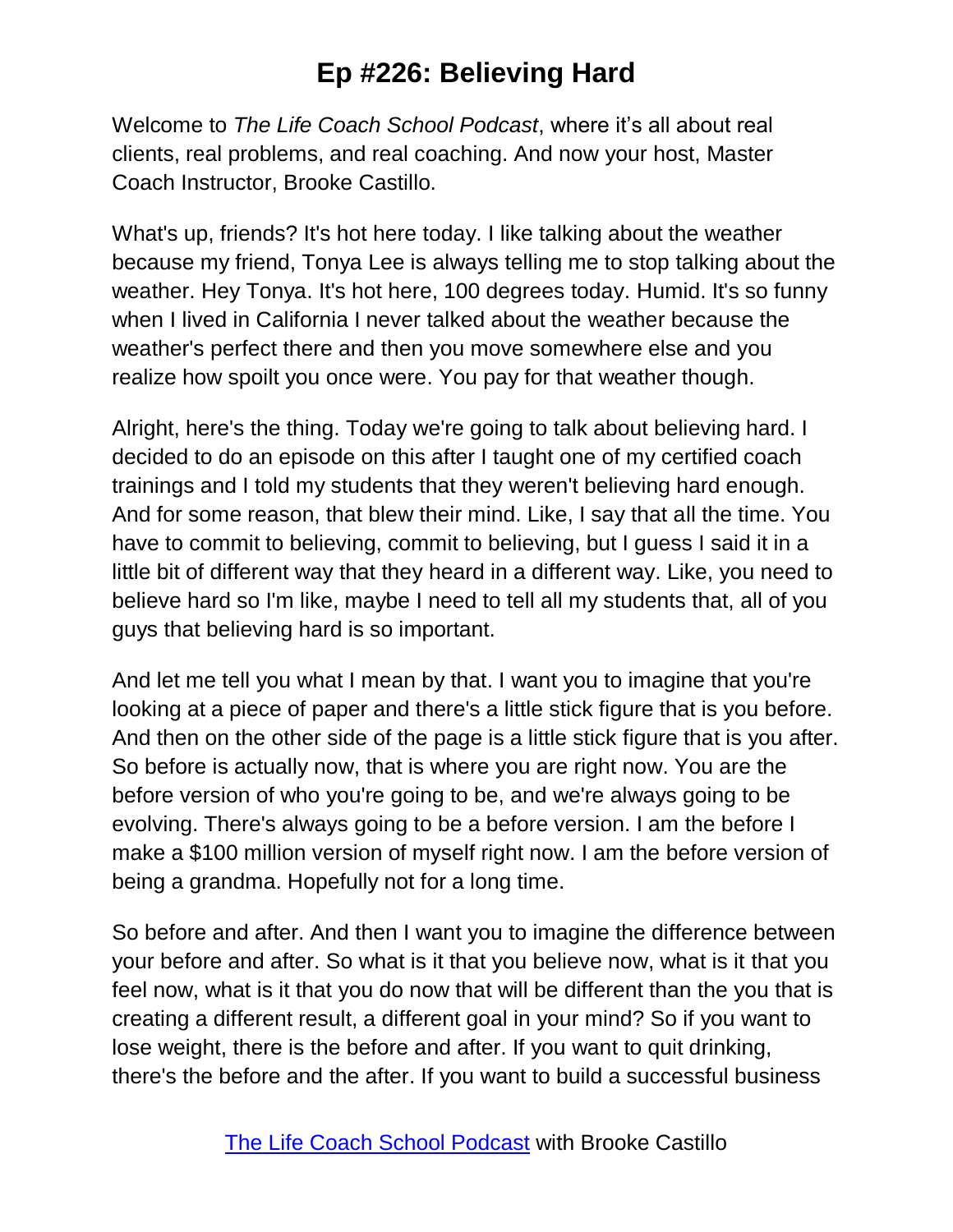from zero to a 100K, what is different with you now than you will be in that after?

And one of the recommendations that I have is that you do a thought download on each version of yourself. The before version and the after version. So what do you think, do, feel, create now and then do the after version? And then reconcile them. What is the difference between them? What do you believe differently? How do you act differently? How do you make decisions differently in each of the before and each of the after scenarios?

And the goal is to start believing the thoughts that you will believe when you've achieved that goal. And I've talked about this a lot on the podcast. I'm just talking about it from a different angle so maybe you'll hear it in a different way.

The most important thing when it comes to a goal is to identify as the person that believes in the achievement of it. Committing to believing something is more important than actually achieving it. Wait, what? Repeat. What did you say?

Do you need to scroll back like - committing to believing something is even more important than achieving it. Thinking the way you will think, feeling the way you will feel, and here is why: the only reason why you want that thing is because of how you believe you will feel in the achieving of it. And in order to achieve that thing, you need to feel that feeling now.

Now, you guys know me. I'm all about the achieving. I love it. Get the result, create it, why not? Super fun. Show yourself how the world works. But the most important piece is not when you achieve it. The most important piece is when you commit to believing it and you believe it hard no matter what. No matter what.

And this is why the how always interferes with that believing. Because usually if you know how to do something, it's not a big enough goal. It doesn't challenge you enough. And even if you have a path to how, it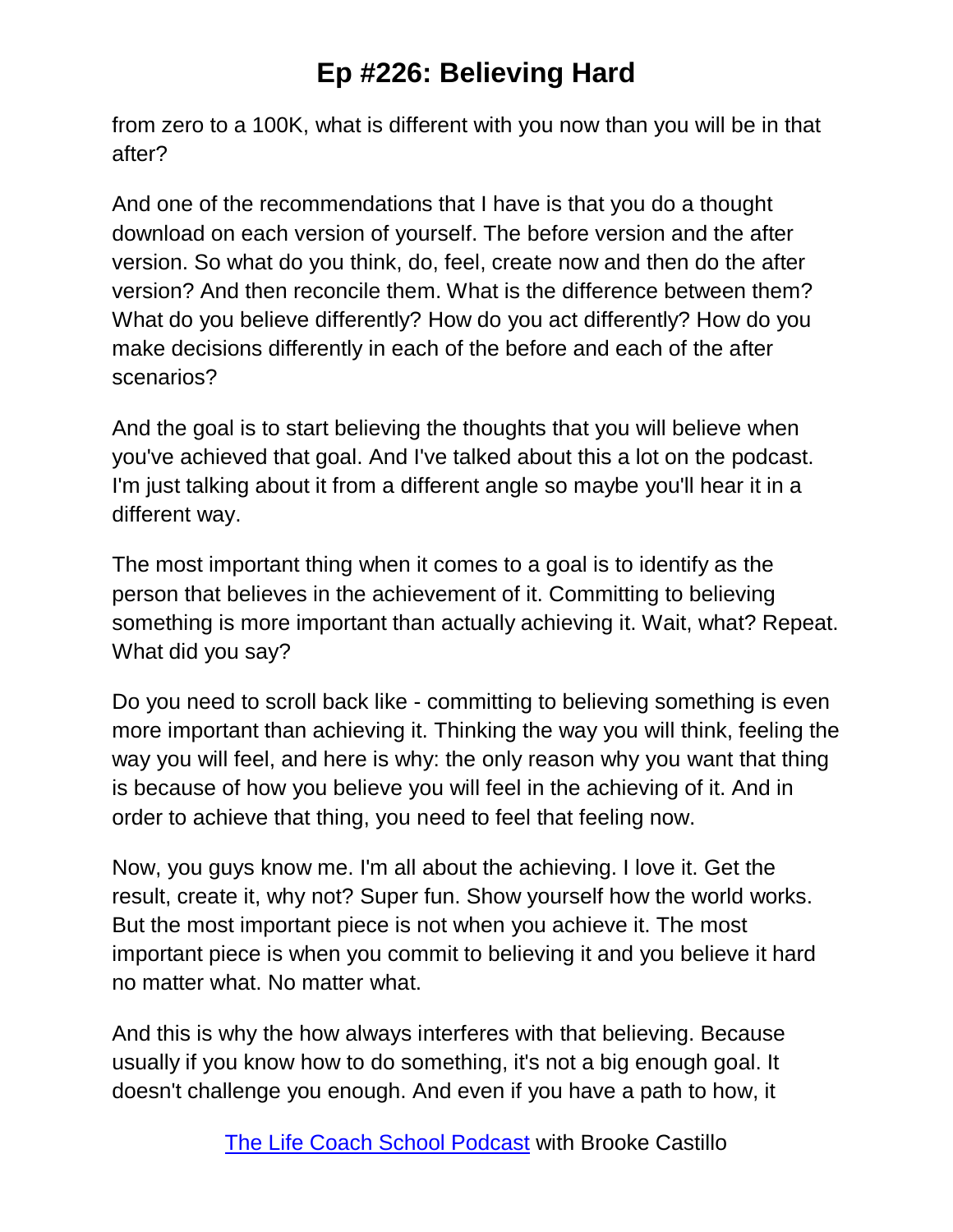probably won't work on the first time. If it's a big enough goal that's worthy of achieving, it's going to require some failure. All great successes are built on a pile of failures.

So when you think about committing to that thing that you want so much, you have to recognize that you have to keep committing to it when all the evidence is to the contrary. When all the people tell you that it's not possible. When you keep reminding yourself that you've never done it before. When your brain keeps telling you that you're not good enough and you're not capable and you don't have the time, you don't have the money and you're never going to be able to do it.

That's when believing is the most important, and that's when most of us stop believing. Most of us believe in the how, and when the how doesn't work the way that we want it to work, then we stop believing in the whole goal in the first place.

Are you willing to believe in something when all evidence is to the contrary? When giving up seems like the best option. When you fall down in the middle of a race and everybody passes you and it takes you a long time to get up. That's when you need to believe in the winning. Not when you're running in first place. The most important part of believing, the most important time to believe is when the evidence is to the contrary.

That's when you have to rely on your own grit, your own strength of your own belief in yourself, and I watch this with my students. Sometimes they borrow my belief in them, which is fine. I believe in them 100%. There's never a doubt in my mind that they can achieve what they want to achieve. But my belief won't hold them steady when they're not right next to me. And I want their belief to hold them steady. I don't want them to rely on anything external for their belief.

So I was thinking about an example. There's so many movies where people get falsely accused of something. And all the evidence seems to show that this person did this horrible thing. And we in the audience seem to have some understanding that they didn't do it, so we're rooting for this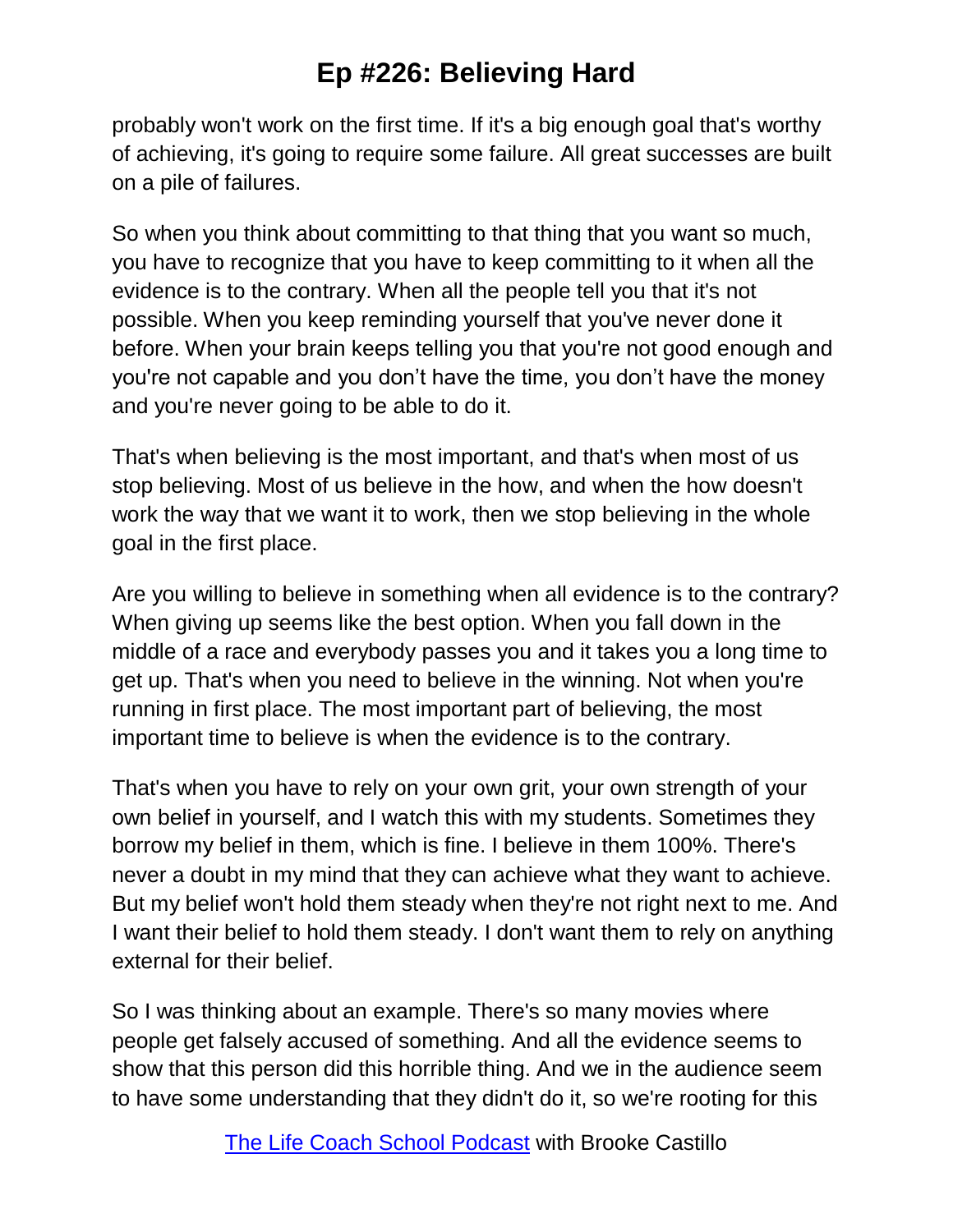person for the truth to come out, like, to prove them innocent. We don't want them to go to jail, we don't want them to be convicted, we don't want them to go to prison. They're innocent.

And we can see how everyone else thinks that they're guilty but we know that they're innocent even though the evidence isn't there. And we don't stop believing that that person, that justice will be done for that person. And often justice isn't done, right? Usually in the movies it is because we need that relief, but that's kind of the same thing I want you to consider for yourself is believing in your own - not your own innocence, but in your own competence, in your own ability to achieve something even when the evidence is all to the contrary, even when nobody believes in you but you.

When you're the only one that believes in you, can you believe hard enough to create that for yourself? Now, here's the thing that I have found really interesting is you teach people how to believe in you. Did you know that? You might have known that you teach people how to treat you by how you behave, but did you also know that you teach people how to believe in you?

I found this out. When I first wanted to become a coach, there was no such thing really yet as life coaches. It wasn't like, a viable career that people were doing and that it was an obvious thing that you could make money at. And the people around me were kind of questioning like, what I was doing and whether it made sense. And especially when at first it wasn't working and I wasn't making as much money as I'd wanted to and I was putting a lot of money in and not getting a lot of money out, I believed anyway.

And I believed because I wanted my life to be about self-help. I wanted to believe that I could have anything I wanted to have in my life and do anything I wanted to do. I wanted to believe that so fiercely that I made it true. That's what I wanted.

And so when a lot of the evidence, in the beginning, wasn't serving that, I kept telling everyone, "Just be patient. Take notes, watch how it's done. I'm going to blaze the trail here." At the time, I didn't have anything propping up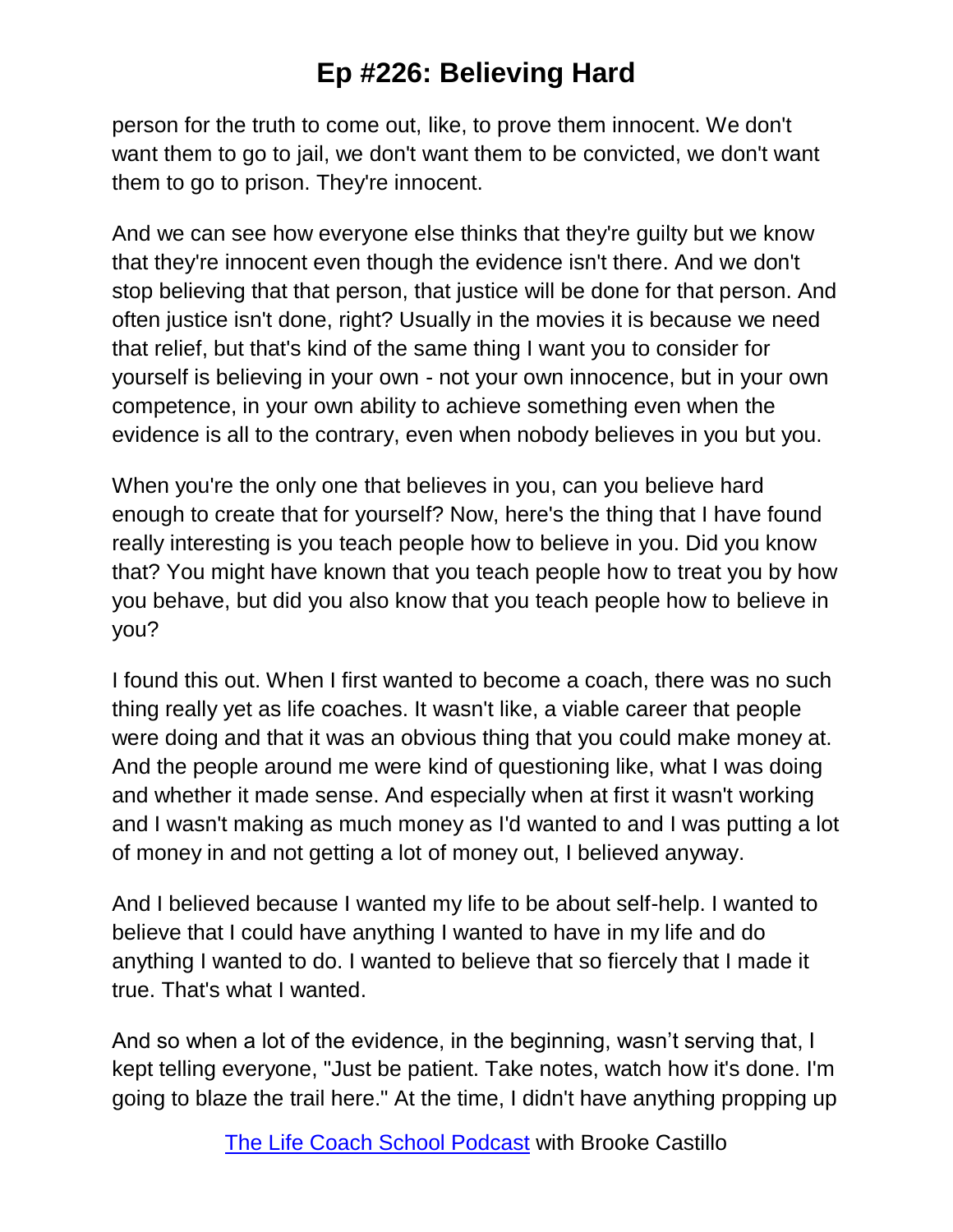that belief for me. I wasn't like, "Ooh, I know a secret," or, "Oh, I'm going to figure this out." What I did know is that I had read a self-help book and it had changed my life forever. And I knew that I could provide that same change for other people. I didn't know how, but I believed that it was possible and I believed that it was the purpose of my life.

And so I committed to doing that no matter what. No matter what happened. I stayed focused on that. And there were bumps in the road and I went through doubt, but I always came back to that belief. And when I accomplished that for myself, then, of course, that was my new before stick figure, and I had a new after.

Because here's the thing: when you live your before, when you change your before and you start living the after, before you've created the result for it, by the time you create the result for it, you've been living that identity so long that it feels normal. So like, for me, I've been living in the identity of a woman, a businesswoman who creates \$100 million a year. I'm living that right now.

Now, I don't have that in my bank account yet, but when I do, it will seem obvious because I'm already living that person now. I'm already believing that so hard now that when the reality is there, it will be like, of course, that is the obvious result.

So that's what I'm inviting you guys to do. I'm inviting you to believe in something that maybe isn't reasonable, that maybe is impossible at this time for you, that maybe there is no evidence for, maybe that nobody else believes in. And when you first think of that, it might feel scary to believe in something like that, it may feel scary to put that stake in the ground because what if you fail?

But here's what I want you to remember: it's much more important what you commit to believing than whether you achieve it or not. I am enjoying so much being a person who creates \$100 million a year, and here's what I want to tell you about that. The anticipation of that, the creation of that, the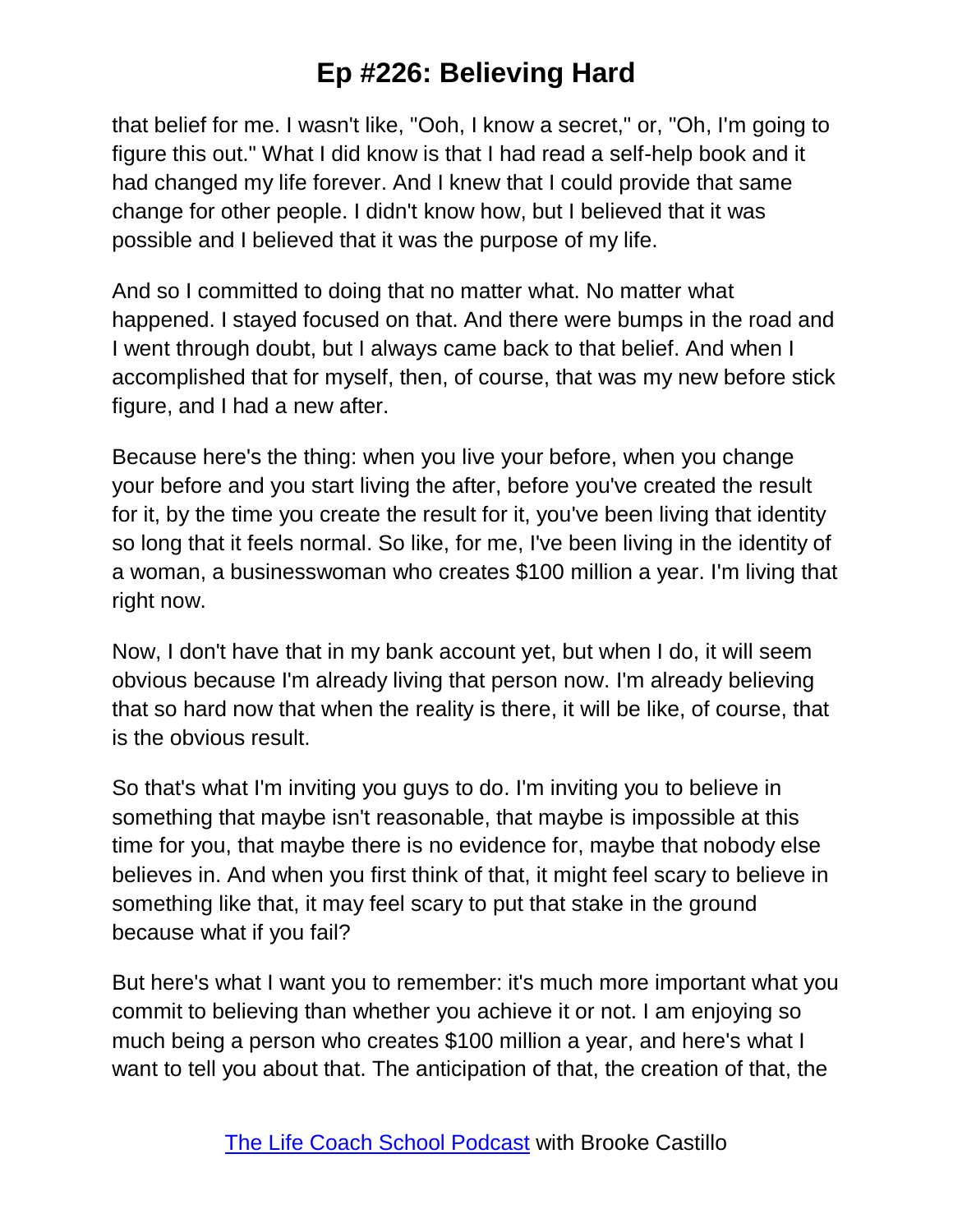level of thinking that that requires of me is such a powerful experience in my day-to-day right now.

The idea of what I can do for our industry, what I can do for my employees, what I can do for my coaches, for my students, my ability to be able to help fund other businesses and other organizations and to employ coaches to work for me, and to be able to support other coaches financially to build their businesses and to build many more of my own is so freaking exciting. It's like Christmas is a week away and I'm five years old.

That's what it feels like right now. I think the anticipation of Christmas is better than Christmas day. I think the anticipation of goals that you believe in are actually just as good as achieving them. I think anticipating my trip to Australia is just as exciting as it's going to be to get on the plane and be in Australia.

And so I'm enjoying my goal all the way up to the point where I achieve it. And if I don't achieve it, if for some reason I don't hit \$100 million in a year, it won't matter at all. Because I will have already lived it so hard that that actual number isn't the point.

Now, that doesn't mean that I don't believe in it hard, it doesn't mean that I won't go after it as hard as I possibly can. But I also know that I would never use not achieving it as a reason to be upset because I just haven't achieved it yet. I'm still enjoying the process. It wasn't in the timeframe that I thought and that's okay. But I don't believe that will happen. I believe that I will get to \$100 million in a year within 10 years.

And how fun is that to talk about with y'all and with everyone and with all my coaches and to think - my brain is like, working on this thing. It's so amazing how big my life has become since I started believing in that.

Now, here's what happens with so many of my clients, so many of my students is you guys set a goal and then you start trying to believe in the how. You start trying to create the how because you think if you know the how, if you have the path, if you get some success, then you have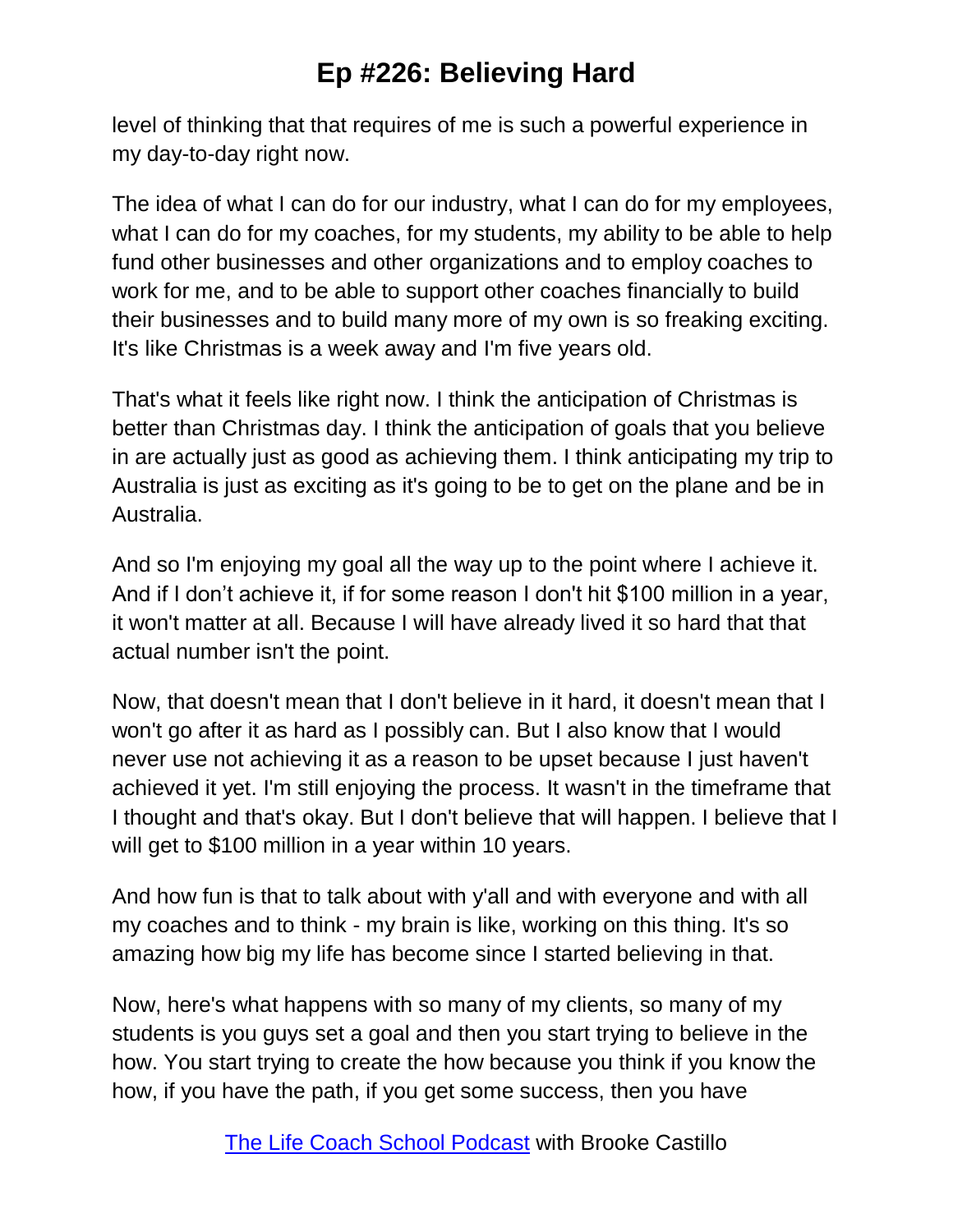permission to believe in the thing you most want to believe in. And I'm giving you permission to believe in that now.

I'm giving you permission to believe in that result that you want right now no matter what your current evidence is. And especially if it's not supporting it. That's when you need the most belief is when the evidence isn't supporting it. So when something goes wrong in my business, something goes the opposite direction, I lose money instead of make money, I could use that as a reason to believe that I wouldn't make \$100 million. But instead, that's when I believe harder.

I'm like, this isn't important. Losing \$25,000 in my business doesn't matter because I make \$100 million. This is just a little tiny blip. This is just something I need to consider. This is something I need to pay attention to but it's not something I need to freak out and worry about because my goals are bigger than this. The way that I think about stuff now is different.

I was just talking to one of my employees about this, and I think it was about two years ago now I had a student who signed up for a training, and she decided that she didn't want to do the training and she wanted her money back. And I had told her that you know, there were no refunds, that I didn't give her money back. I had quite a bit of angst over this situation, and it's so interesting now, I'm such a different person. The way that I would handle that situation would be so different.

And I know that in another five years, the way that I'm handling situations now I will handle much different, and I'm trying to anticipate what those things are ahead of time. To be able to handle them from that place in my future in order to create that place in my future more quickly.

So what are you using as an excuse not to believe? What do you need to change in your mind in order not to indulge in not believing? If believing in your goal is the most sacred thing, is the most important thing, then you have to practice it.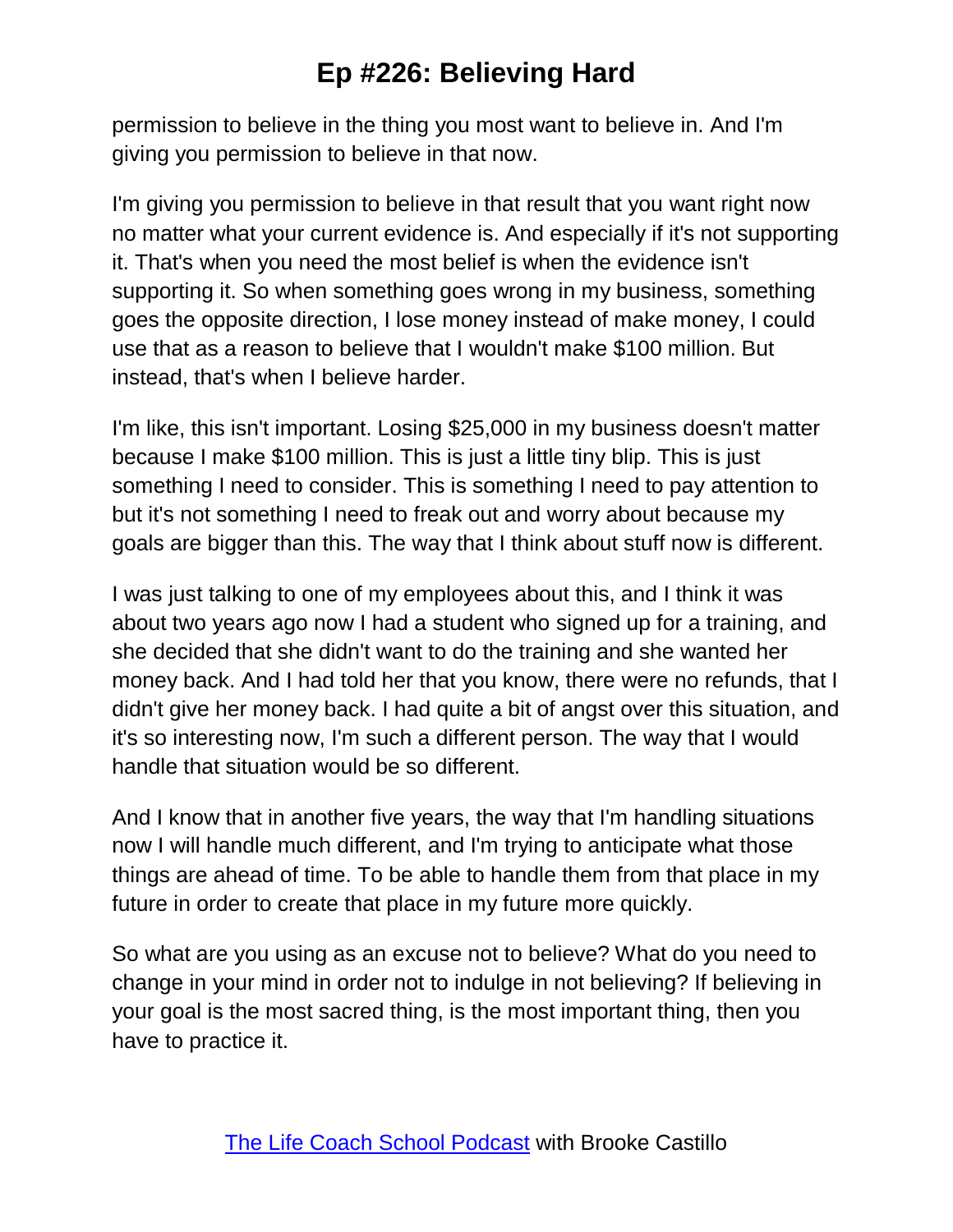We have a mastermind group that all of my certified coaches come to once a year. And in that mastermind group, we give out awards to our active coaches. And one of the awards that we give is what we call the Elite award, and that goes to anyone who has made \$100,000 within the last 12 months or within their fiscal year proceeding mastermind.

And it's super inspiring to hear the stories of the people who are making \$100,000 and over, and one of the things I love about our community is everybody's willing to share their exact amounts of how much they're making. And so last year - I also give out an award for top earner, whoever makes the most in their coaching business.

And so last year, the woman that had won, and the second-place person, they were very close in the battle. The woman that won the top earner was, you know, just barely beating second place. And so, we made kind of a little bit of a joke, and I said, "You better watch out, she's coming after you." And we all love each other so much, it was just for fun, right?

But the second-place person won this year. And not only did she win. She got the Two Comma Club award. She made a million dollars in her business. I always have them say a little something about how they got to that place, and what she said is she said, mastermind last year she decided that she was going to win. She decided that she wanted to be top earner.

And she wrote it in her journal every single day between those two masterminds. I will be top earner. Every single day she wrote that down. And she was the top earner. And she really needed to have written that down because the second and third place were right behind her. Very close.

And with like, three times has much as she had made the year before. It was like, so amazing, and I love that she told that story because she committed to that belief 100%. How many of you are writing down what you want every single day? Why not? Acknowledging what it is that you want and letting your brain go to work on the how.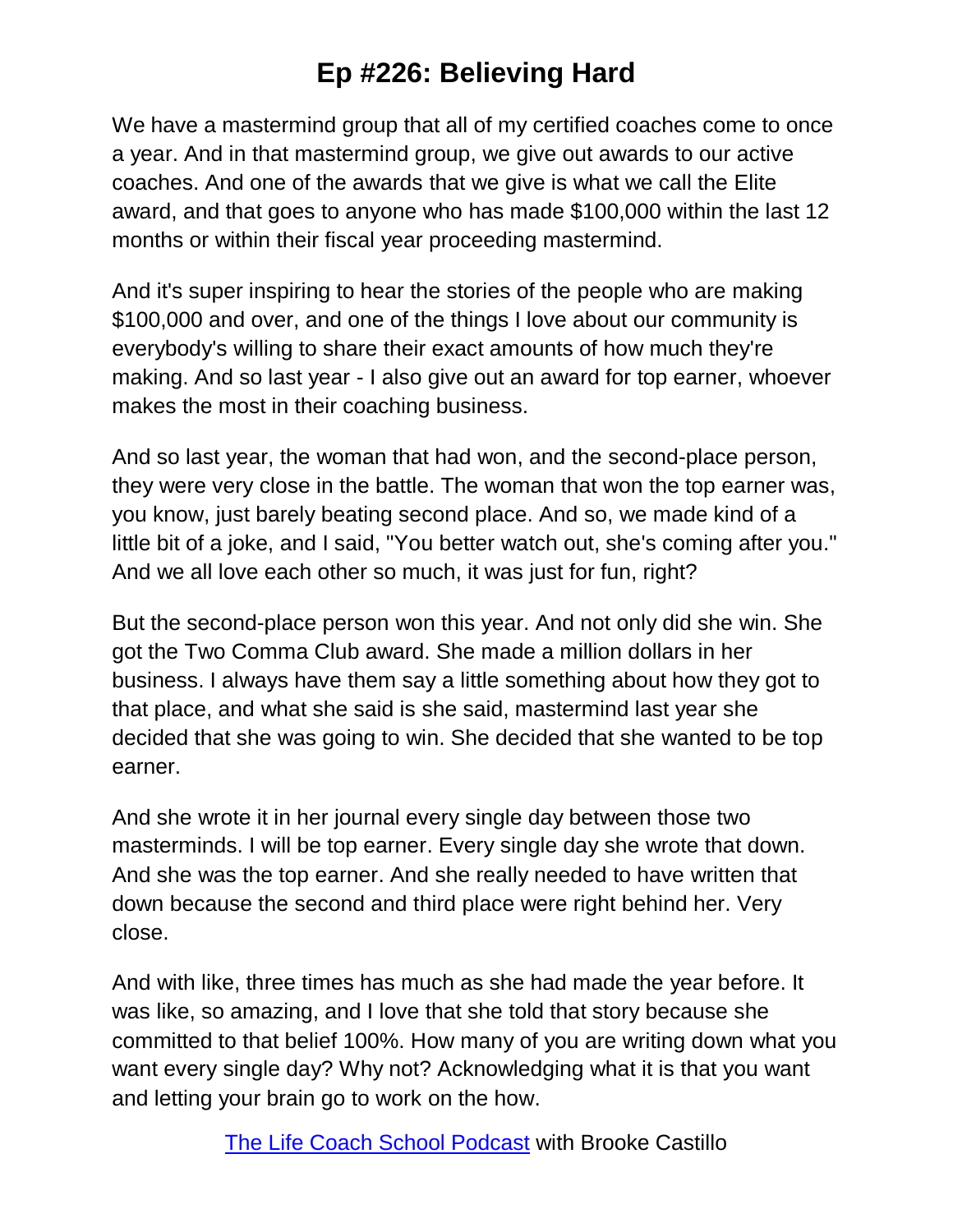And the way that you figure out the how is by trying lots and lots and lots of different hows. You want to know is something's going to work, try it. Don't ask anybody. Just try it. See if it works. If it doesn't, try something different. But have your mind set on that goal no matter what. On that solution no matter what because that is where you're heading no matter if your launch worked or it didn't, or your copy's working or your opt-ins working. It's all just a matter of changing those things until they do because massive action means you take action until you get the result you want.

So for her, it was to be top earner. For me, it's to make \$100 million in a year. Not because I want \$100 million. That is nowhere near the reason. My reason is about wanting to create possibility by using the model, being an example of what is possible. And I started with, what if you could make a million dollars as a life coach? And then I traded that to what if you could make two, what if you could make three? Why not five million? Why not 100 million? Why not?

If you can put whatever you want in the R line, why not blow your own mind and all the people around you and inspire everybody? Because what I have found is that the more that I inspire myself to believe harder, the more I inspire all of my students to believe harder. And the more it works. The more money I make, the more money my students make. It is like dollar for dollar, amazing.

And that is exactly what I want to do for all of you. Not just for my students, not just for my coaches, but for all of you. I want to be an example of what is possible with the model for you. Whether it's weight loss or relationships or whatever it is, you can have what it is you want if you believe in it hard enough.

So I teach you guys a lot about unconditional love. What if you had unconditional belief? What if believing in something didn't have conditions? Many of us do believe in things that don't have conditions, right? We believe in god. No matter what. Some of us believe in universal energy no matter what. Some of us believe in Buddha no matter what. Some of us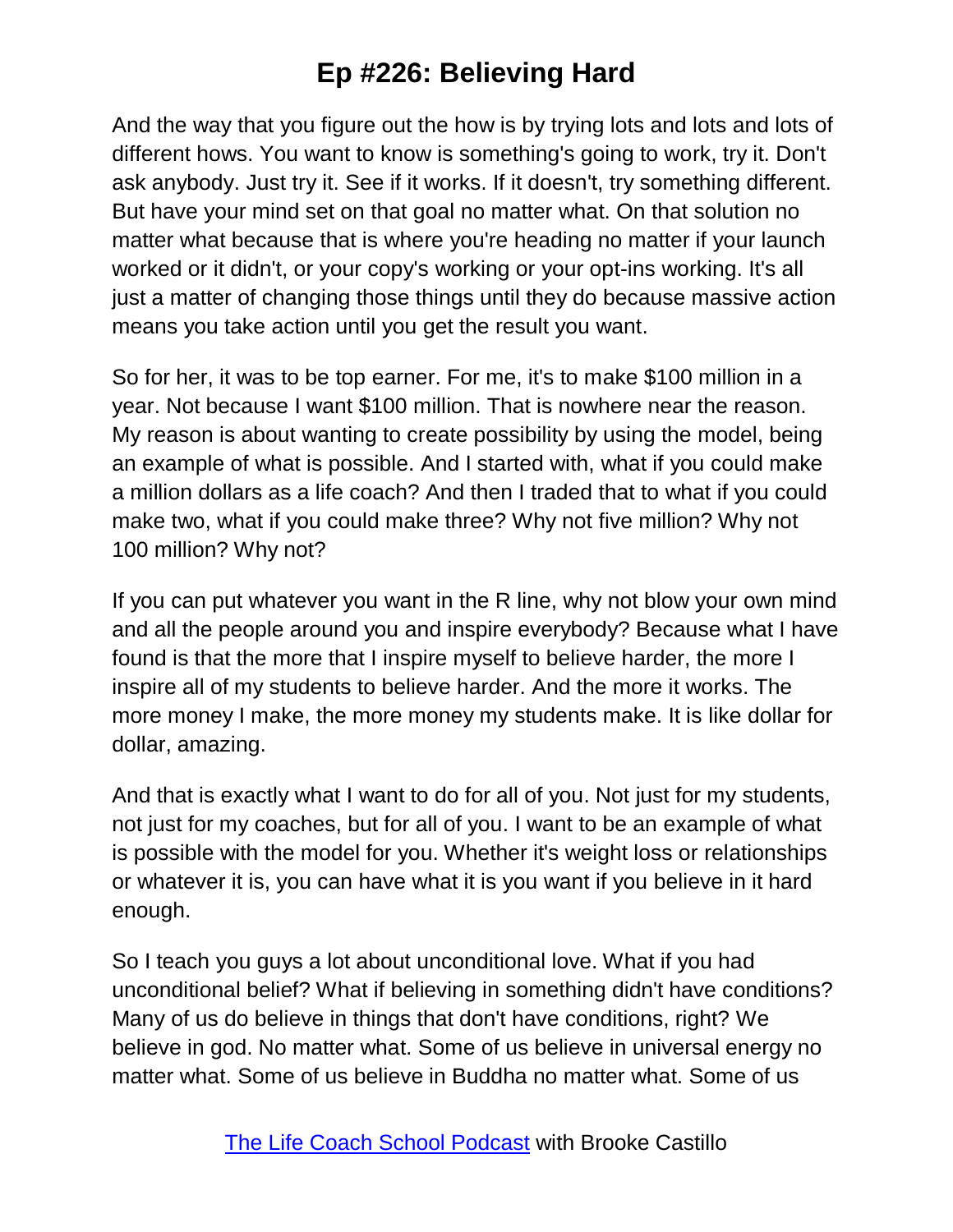believe in Jesus. Whatever it is that you believe in that nothing will shake your faith or your belief in.

We don't have to limit it to those things. We can choose what we will believe in no matter what, and notice when you believe in something no matter what, notice the certainty, the security it gives you. I don't know much, but I know that I'm going to go do this thing. I know that I'm committed to believing in it. No matter what anyone says, I will not quit, I will not change my mind, I will not make excuses.

And the more you commit to something, the more massive action you will want to take to prove it true, and the more you will ignore all the evidence to the contrary. It won't even matter. That evidence won't matter. It won't be relevant. It won't be important to you. It doesn't matter that you failed that launch, that's not relevant. All I need to learn from it and see what I need to do to create this answer.

And I'll leave you with this: I like to imagine that you've already gone to the future, that you and I have gone to the future and we've seen it. We already know you succeeded this thing. So let's go to my future together. Let's go to this place where I'm on this podcast talking to you guys, and I'm like, "Wow you guys, seriously, how cool is this? I just looked at my PNL and for this year we've made \$100 million in revenue. We did it. I made it. I believed in it and then I created it and this is the result."

That happens in the future. And so what I know to be sure is when I say that, when I do that, I won't remember the failures that I think now are so important. None of that will matter even a little bit. The only reason it'll matter is from what I learned from it so I could create that result for myself.

So let's go to your future where you've lost all the weight. And if we go there and you and I have a conversation about it and we say, "Look, here you are, you achieved this goal. Now, look back on that day that you overate on Tuesday, how relevant is that to you now? Aren't you glad that you didn't quit because of that? Aren't you glad you didn't quit when the scale went up five pounds? Aren't you glad you didn't quit when you didn't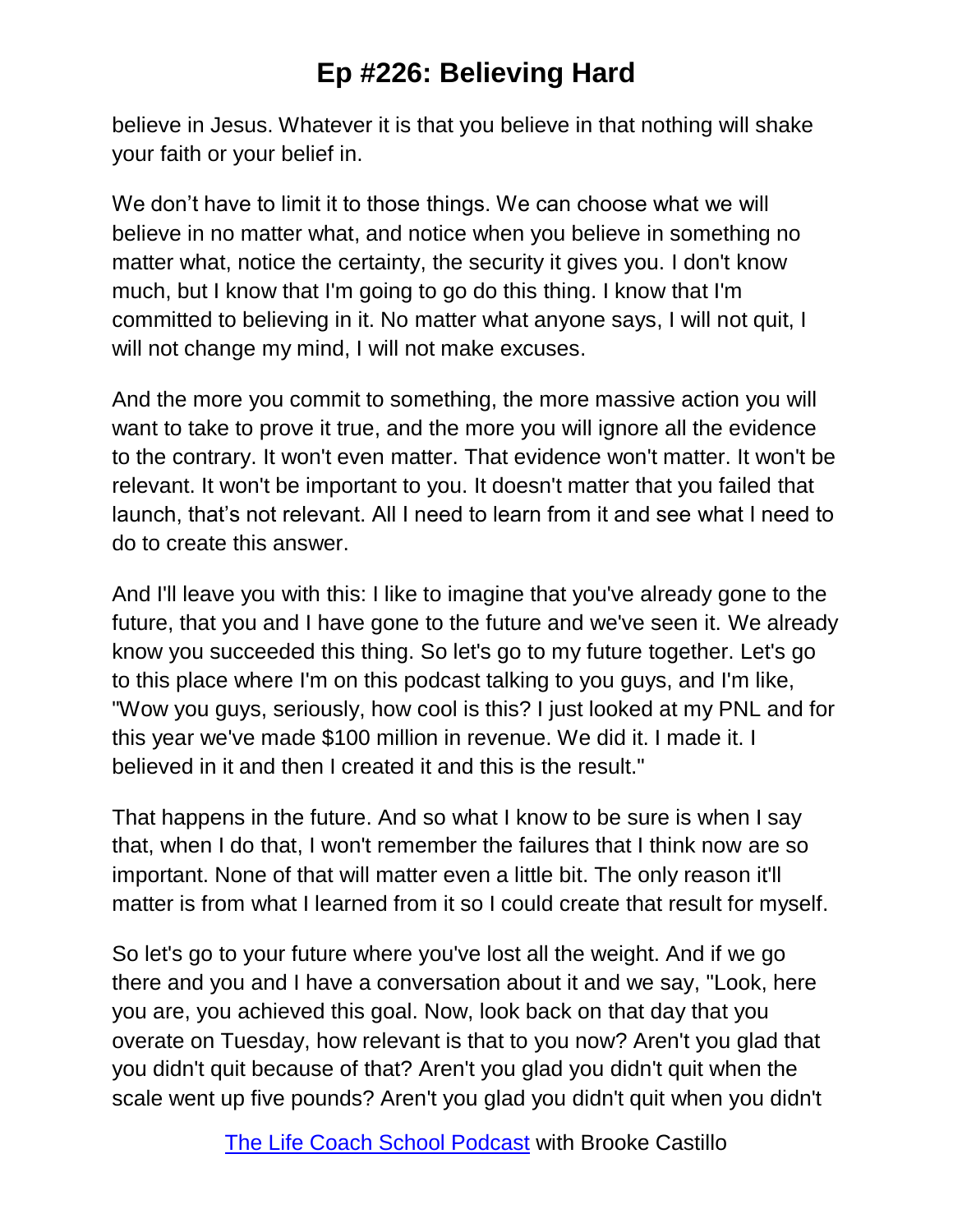lose weight for six weeks?" You'll be like, yeah, we'll kind of laugh about it, right? It won't be a reason to give up.

So my friends, how committed are you to believing? How hard are you believing in your dreams? The harder you believe, the less hustle you have to do. Because the harder you believe, the calmer you will be, the less hurried you will be to create the result because you know it's coming. It's in the mail, they've already shipped it, you're just waiting for it to arrive.

That is how the commitment to believing something works. And I want you to practice believing in the thing you want, in the belief that you need to believe in and thinking in that way. It takes practice. You have to teach your brain that this is our reality now.

My brain's still very confused. My brain doesn't think that we've made \$100 million yet. I know we have. So what part of me knows that we have if my brain doesn't agree? That bigger part of me. And which part of me is more powerful? Now, the tool of my brain is extremely amazing. But what I'm so interested in is the part of me that isn't my brain that supervises my brain. The part of my brain that watches the other part of my brain. That's the part that can decide to believe in something no matter what, and that's the part that is more powerful when it comes to commitment and believing in something.

And I will tell you all, that is how I've been able to create all the results I've already created and it's how you've created all the results you've already created. Think about it. Every amazing thing that we have in our world right now is because of a brain that created it. Because of an idea, because we imagined something that didn't yet exist. We did something that we had never done before. That's what makes us evolve and move forward as a species and as individuals.

So I invite you to do that. I give you permission to believe in whatever it is you want to believe in for you, and to keep believing in it no matter what because what matters is did you commit to believing in it. Matters much more than if you achieved it.